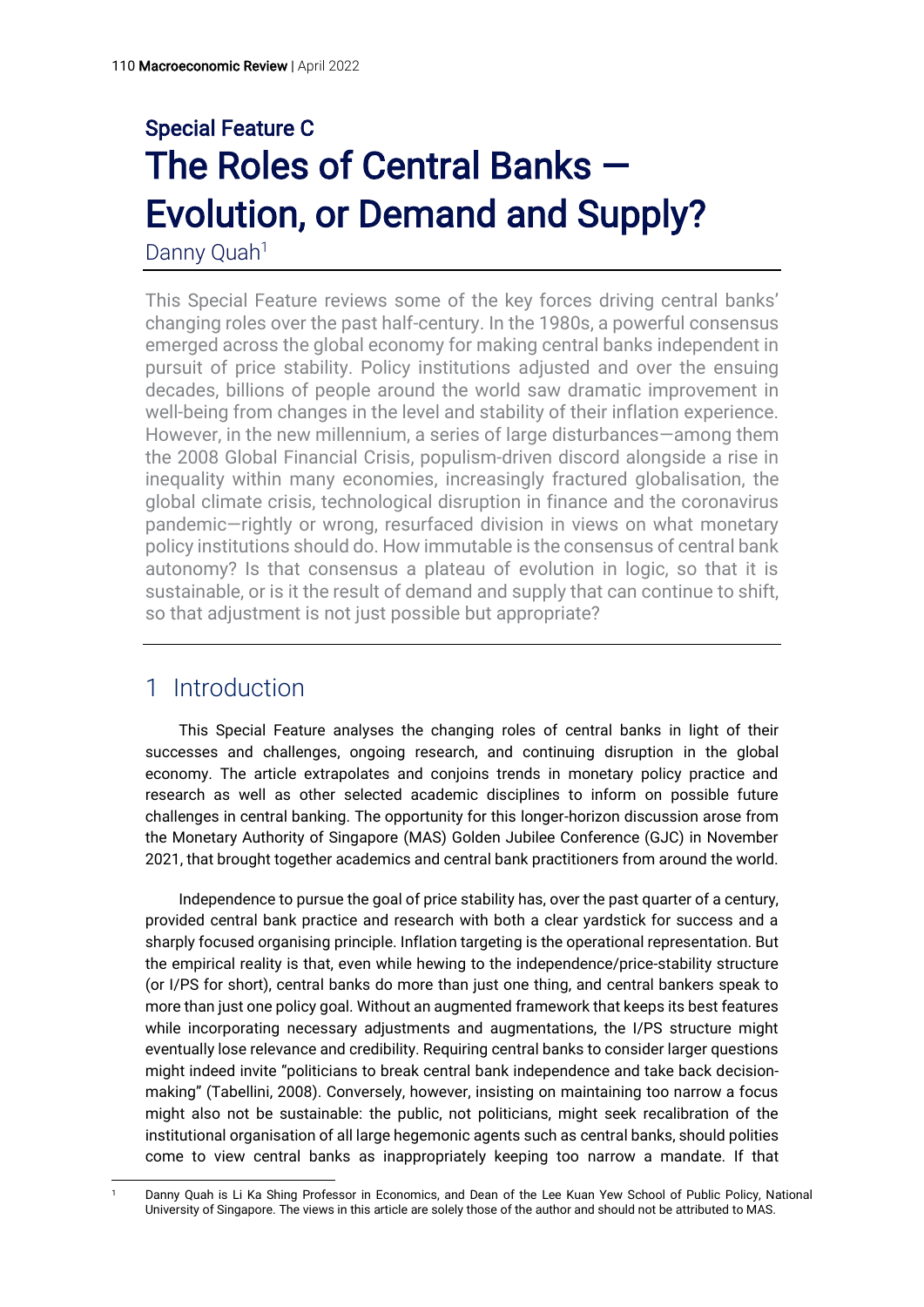recalibration were to proceed badly, even the narrow mandate of monetary stability might no longer be attainable.

#### 2 Provenance

Whatever else might be argued over what they do or not do, it is widely agreed that central banks conduct monetary policy for price stability. And in this, through the simple act of setting interest rates—or corresponding prices—central banks have, in recent times, become "the most powerful financial actors on the planet" (The Economist, 2017). Power does not always deliver success and approbation but, in this case, it did, resoundingly. In 2019, the continued rise of central banks over the previous half-century was celebrated widely:

"Critics of economics like to say that its abstract theories lack real world pay-offs. There is a glaring counter-example: the global rise of central-bank independence in the past 25 years. In the 1970s it was normal for politicians to manipulate interest rates to boost their own popularity. That led to a plague of inflation. And so rich countries and many poorer ones shifted to a system in which politicians set a broad goal—steady prices—and left independent central bankers to realise it. In a single generation billions of people around the world have grown used to low and stable inflation and to the idea that the interest rates on their bank deposits and mortgages are under control."

#### -The Economist, 2019

In the background is the important understanding that this new method of operation does not undermine real economic growth. This implies that economies could enjoy both low inflation and economic growth, over the medium term. The key phrase, however, is "independent central bankers": successful monetary policy flows out of a central bank's autonomy from political pressures.

The events of May 1997 proved formative in this narrative. That was when the UK's incoming Labour government tasked the Bank of England with stabilising prices and gave the Bank independence in setting the interest rate to accomplish the Bank's assignment of price stability.

What happened in the UK in 1997 was part of a global trend that would see, over a short space of time, other national monetary authorities made independent and tasked to pursue price stability. I/PS grew to be the new orthodoxy. Academic and practitioner research refined central bank expertise on the technical questions of monetary control emerging from that new policy agenda. Central banks, assuming new responsibilities, developed communications programs to explain directly to the general public what they were doing.

With great success, however, comes great scrutiny. The Economist's 2019 celebration of central bank achievement attached the following warning: "Today this success is threatened by a confluence of populism, nationalism, and economic forces that are making monetary policy political again." What are those forces that seek to undermine such improvement in the well-being of the world's population?

An informal poll I conducted at the MAS GJC suggests, completely unsurprisingly, that the great majority of academics and central bankers supports the I/PS architecture. If the alternative to central bank independence is—as suggested in the quote above from The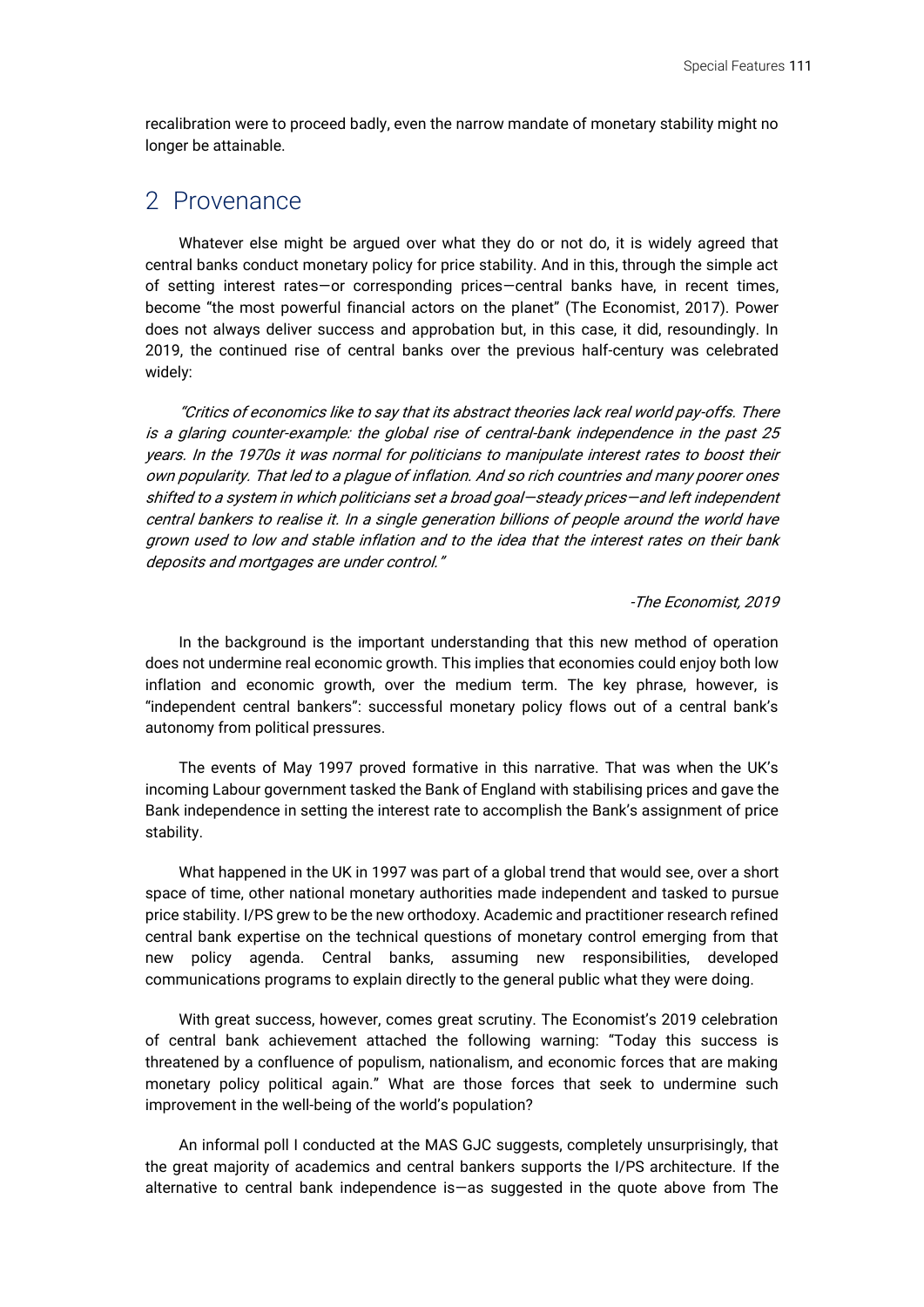Economist (2019)—politicians manipulating "interest rates to boost their own popularity" leading to "a plague of inflation" then, certainly, everyone should mount stiff resistance to I/PS revisionism. No one favours returning to the nightmare scenario of runaway global inflation.

At the same time, however, the surest way to guarantee the right outcome must be to argue against the opposition's best case, not its worst. With a standard model comprising only these two hypothesised decision-makers—one, monetary authorities seeking to advance the social good; and the other, self-serving, manipulative politicians—the choice is obvious. A more nuanced model hypothesising greater symmetry and balance across important, responsible actors might be useful, not least in parts of the world where political leadership is accountable and responsive to its polity. Calibrating parameters so that the model configuration is less binary can open up space for better informed discussion of alternative, more-textured goals and policies.

Importantly, a more balanced model allows into the discussion a third actor, not made explicit in the discussion so far. Think of political leadership and monetary authorities as being alternative, rival providers of monetary policy. If these two are competing on the supply side, who sits on the demand side? Who is the consumer of monetary policy? How much influence should the demand side have on monetary policy outcomes? An economic marketplace model—where demand and supply both operate—would say that producers and consumers jointly influence outcomes, with neither side decisive. A model that only makes explicit the contention between two alternative producers can shed light on just the supply side, and its focus can only be how one player on the supply side seeks dominance over the other. The question of what any policymaker should do (as opposed to what they are doing) is best answered by someone other than either the policymaker themselves or their intellectual opposition. This is not an argument for populism; rather, it is just demand and supply.

Such a view was, in fact, already in the original Royal Charter of the Bank of England in 1694, describing the Bank as founded to "promote the public good and benefit of our people". This focus on providing services demanded by the public remains in the Bank of England's present-day mission statement, "promoting the good of the people of the United Kingdom by maintaining monetary and financial stability".

In keeping with this, Section 4 presents the argument against a strict I/PS framework from the perspective of someone seeking to solve large problems in society and using the best technical tools possible to maximise social well-being.

Before that, however, Section 3 describes the confluence of developments that have driven so strongly unanimity of views on central bank independence. Those developments are both academic and practical. They combine evidence-based, historical, and analytical reasoning. Their combined impact is compelling: An observer might wonder why it has taken over 300 years to arrive at the position favouring central bank independence, and indeed why today there might be dissent at all.

Finally, Section 5 concludes the Feature with a brief restatement of the key arguments for and against the strict I/PS structure.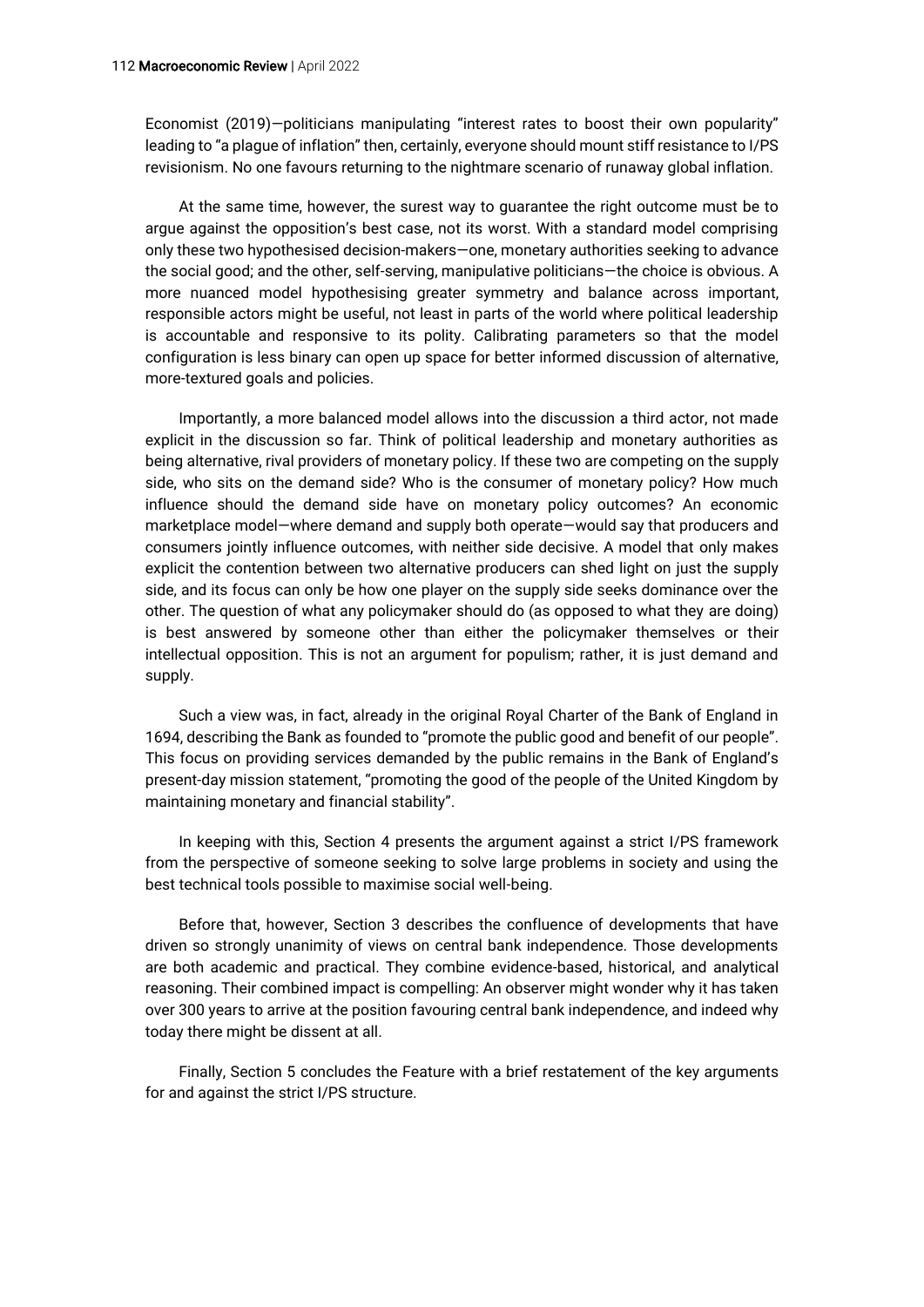#### 3 Central Bank Independence

What were the immediate drivers for I/PS and what have been its successes? The case for central bank independence had been building since the 1970s. The rational expectations revolution in macroeconomics (Lucas, 1973; Sargent and Wallace, 1974; Kydland and Prescott, 1977) together with accumulating theoretical and empirical evidence on central bank performance (Rogoff, 1985; Alesina and Summers, 1991) led many observers to conclude that central bank independence would lead to more stable prices without jeopardising economic performance.

By the early part of the new millennium, the data on inflation told a remarkable story (International Monetary Fund, 2003). Between the mid-1990s and 2003, global inflation fell from 30% a year to 4%. In advanced countries, annual rates of inflation declined from an average of 9% in 1980–1984 to 2% in 2000–2003. The fall was even sharper elsewhere in the world. Between 1990 and 1994 the average rate of inflation was 230% in Latin America, 360% in transition economies, and 40% in Africa; by 2003 average inflation in all three regions had plunged to single digits. In 2003 the highest inflation rate for any significant economic bloc was 13% for developing countries in the Middle East, but even that was a reduction from 30% in 1990–1994. In developing Asia—where inflation was only a comparatively staid 10% between 1990 and 1994—average inflation had decreased to 2% in 2003. Singapore's inflation experience aligned with this global trend, with inflation declining from an annual average of 6% in the 1970s, down to 3% and then 2% in successive decades after, and further to under 1% between 2000 and 2003.

Multiple causes undoubtedly factored into this dramatic decline in global inflation: the information technology revolution; globalisation and other forms of heightened product and labour market competition; better fiscal policy. However, many observers will likely agree with the judgement given in Rogoff (2003) on inflation's key driver:

"Without question, a large part of this breathtaking drop in inflation has to be attributed to improved central bank institutions and practice: enhanced central bank independence, a greater prevalence of more conservative anti-inflation oriented central bankers, better communications strategies, and improved monetary control capabilities."

These changes came alongside two significant developments in academic and practitioner research. First, improved clarity on the technical relationships between instruments and goals: monetary aggregates and interest rates; price stability, expectations, and inflation targeting. The key outcome from this work was to put in sharp relief the single target of price stability against the background of the single instrument, the short-term interest rate. The operational mechanics of inflation targeting connected a single instrument to a single target.

The second significant development was greater insight into the political economy of institution design, leading to heightened emphasis on central bank independence. Critical in this second set of writings is the idea that central bank independence means autonomy from political pressures. It is not just the Economist newspaper but academics too who find it natural that the central tension is between technical economic capability and political interference.

Walsh (2008) defined central bank independence to be "freedom of monetary policymakers from direct political or governmental influence in the conduct of policy". In perhaps the earliest call for central bank independence, Friedman (1962) sought "a monetary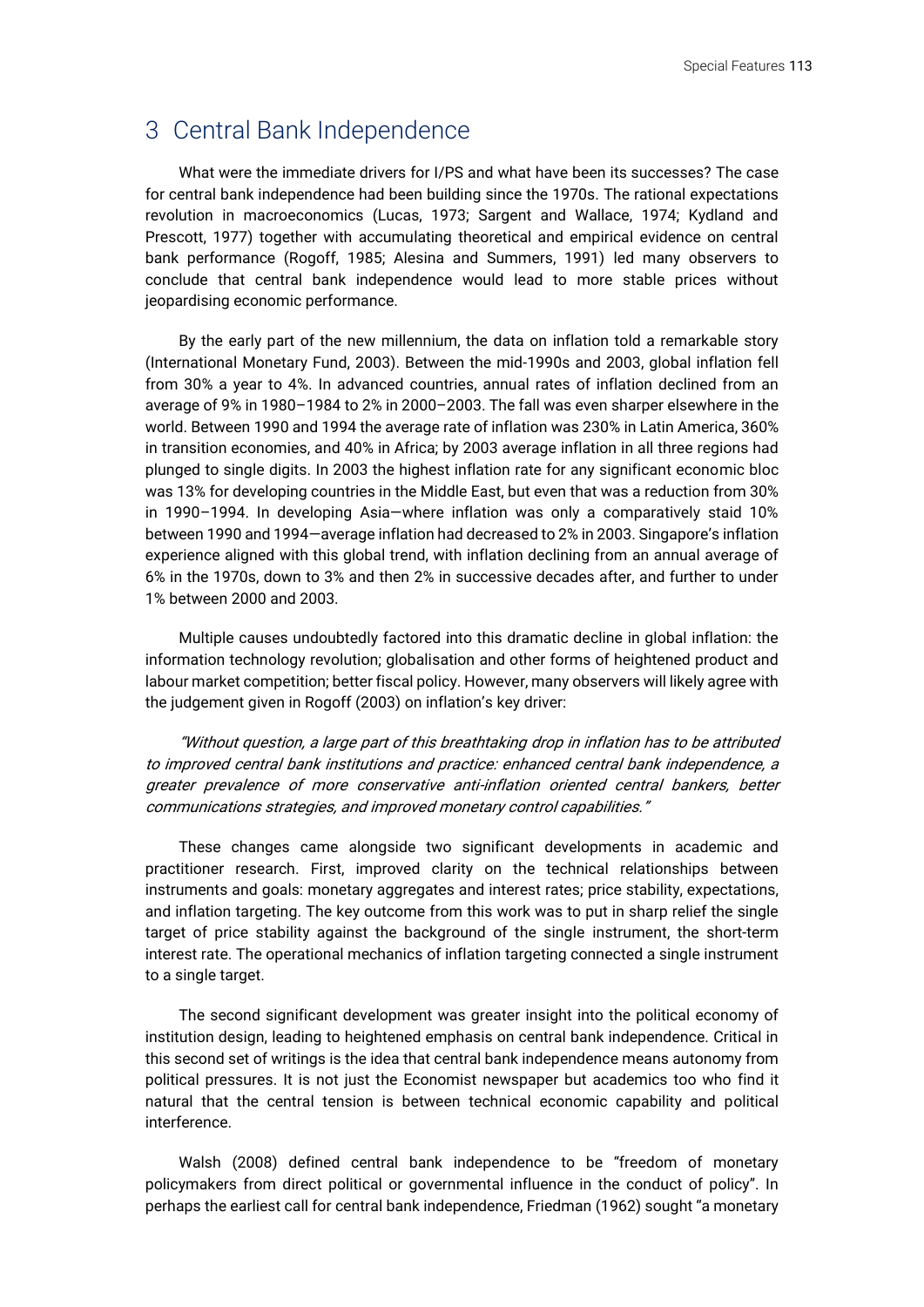structure that is both stable and free from irresponsible government tinkering". While Debelle and Fischer (1994) drew a valuable formal distinction between "goal independence" and "instrument independence"—the former being potentially set by government, with some permanence or fixity, with the second left to the central bank to determine, Grilli, Masciandaro, and Tabellini (1991) referred to these instead as "political independence" and "economic independence" respectively.

Session I of the MAS GJC considered how both targets and instruments continued to evolve for central banks, leading to the possibility of broader mandates. For small open economies, there was agreement among the speakers that the relation between exchange rates and inflation needed to be explicitly brought into monetary policymaking. However, the overall direction of discussion confirmed that veering too far from the I/PS framework would potentially open up the possibility of political interference.

Central banks, appropriately, worry about the risks they take on should they expand excessively their portfolio of roles and responsibilities. Overreach will mean central banks might be unable to complete whatever they are assigned to do, thereby diminishing their credibility, reputation and authority. Facing a complex combination of tasks will mean they might be confronted with not complementary but irreconcilable assignments, thereby guaranteeing failure. The greater range of tasks might mean central bankers have insufficient skill and bandwidth to get their job done. The technical expertise that central banks have accumulated on interest rates and price stability does not mean they will be similarly wellequipped to deal with yet other policy challenges. Central banks should not take on tasks for which fiscal authorities are in a better position to deliver. This is particularly important for policies for which societal buy-in through the political system is required, such as redistribution and taxation of externalities. After all, by being asked to take on tasks that are historically the domain of politically determined governments, central banks would be opening themselves up to political scrutiny.

This conclusion was stated ever more forcefully in the final session of the MAS GJC, where concerns were expressed over the distraction of central banks away from their core mandate. The key concern is that whatever large challenges arise—whether inequality, COVID-19, or global climate change—central banks always need to ask if a monetary policy response is needed. At the same time, the question was raised as to whether gaps in central banks' traditional mandates might have appeared because implicit assumptions about the environment in which they operated no longer held. Structural changes in the economy, which may lead to the absence of a well-defined steady state in the economy amid recurring crises, may call for substantial changes to the use of monetary policy, potentially involving large operations even during peacetime. Such an evolving economic landscape should factor into whether the I/PS framework might actually need adjustment.

## 4 New Accountability: Demand and Supply

When narrow populism or self-serving political gain drive those who would do central banks harm, it is easy to agree that the right thing to do is to preserve central bank independence. Obviously, little confidence can be placed in any system where political leadership overrules the nation's central bank to overexpand credit creation. Revisionist arguments against I/PS have a long history and can dangerously undermine improved monetary policymaking.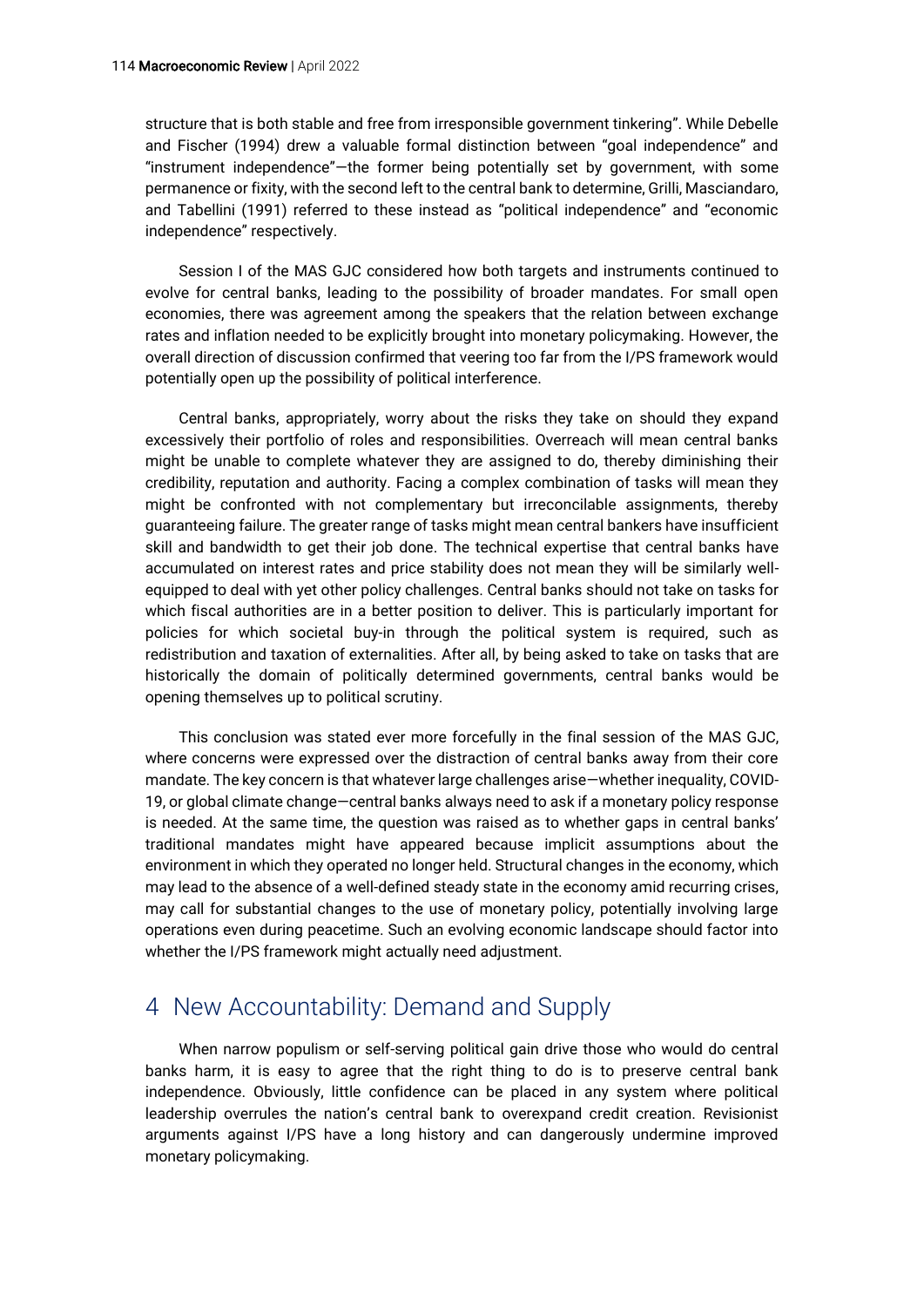However, without relaxing the hypothesis that proposals for change come only from those seeking self-gain to the detriment of social well-being, it is simply not possible to take forward any measured discussion of potential changes in the roles of central banks.

In his contribution to the MAS GJC, Wolf (2022) pointed out that the need for large-scale coordinated global policy has only grown more urgent. Wolf's lecture pointed explicitly to prosperity, peace, and protection from pandemic and environmental crises as central challenges. Embedded in his article, however, are references to other global problems including international financial and economic contagion, erosion of social cohesion, and political and economic shifts away from openness.

Wolf's discussion turned to what economists recognise as positive externalities in the provision of global public goods. Everyone agrees these goods should be made available, but when left to individual calculation, such goods are always under-provided. Historically, multilateral cooperation and a collaborative world economy induced by globalisation have helped raise supply. Unfortunately, the current situation of a troubled global economy and disrupted geopolitical order will worsen excess demand, as supply falls even further and needs become more pressing.

Rational expectations analysis carried the important message "If rules change, people's behaviour do as well." In political-economy analysis of central banking (and other institutions of governance) the counterpart might be "If the environment changes sufficiently, and people's needs do as well, so too should rules."

The question is how the boundaries of central banking should adapt, not to self-serving political interference, but to legitimate shifts in society's demand for policy.

Certainly, central banks should not take on jobs that markets can do better. But historical experience is that those boundaries do shift, and not always in ways that damage society. Fischer (2021) pointed out that many advanced economy central banks seek to ensure "price stability, sustainable growth, and maximum employment". The I/PS framework is contained in that rendering of the overarching mission, but does not exhaust it.

In his Welcome Remarks at the MAS GJC, MAS Managing Director Ravi Menon described MAS' 1971 beginnings as not even including the right to issue currency, but to only operate as part of a currency board. Yet, a scant five decades later, MAS is a "full-fledged central bank, conducting monetary policy, issuing currency, overseeing the payment system, and managing the official foreign reserves". This is on top of functioning as "an integrated financial supervisor: a prudential regulator of the banking and insurance industries, and a securities commissioner responsible for the capital markets", while being "responsible for the growth and development of Singapore's financial sector: promoting jobs and skills, innovation and technology, and sustainability". If the I/PS perspective on a narrow mandate is widespread, MAS' broad remit is a striking counterexample that nonetheless retains credibility and effectiveness.

Obviously, MAS' circumstances differ from those of many large, advanced economies. But that might be the point: the roles of central banks need to vary depending on context. There is no universal model. Ravi Menon described MAS as applying "a judicious blend of orthodoxy and unconventionality". If there is no universal model across space, neither need there be one across time.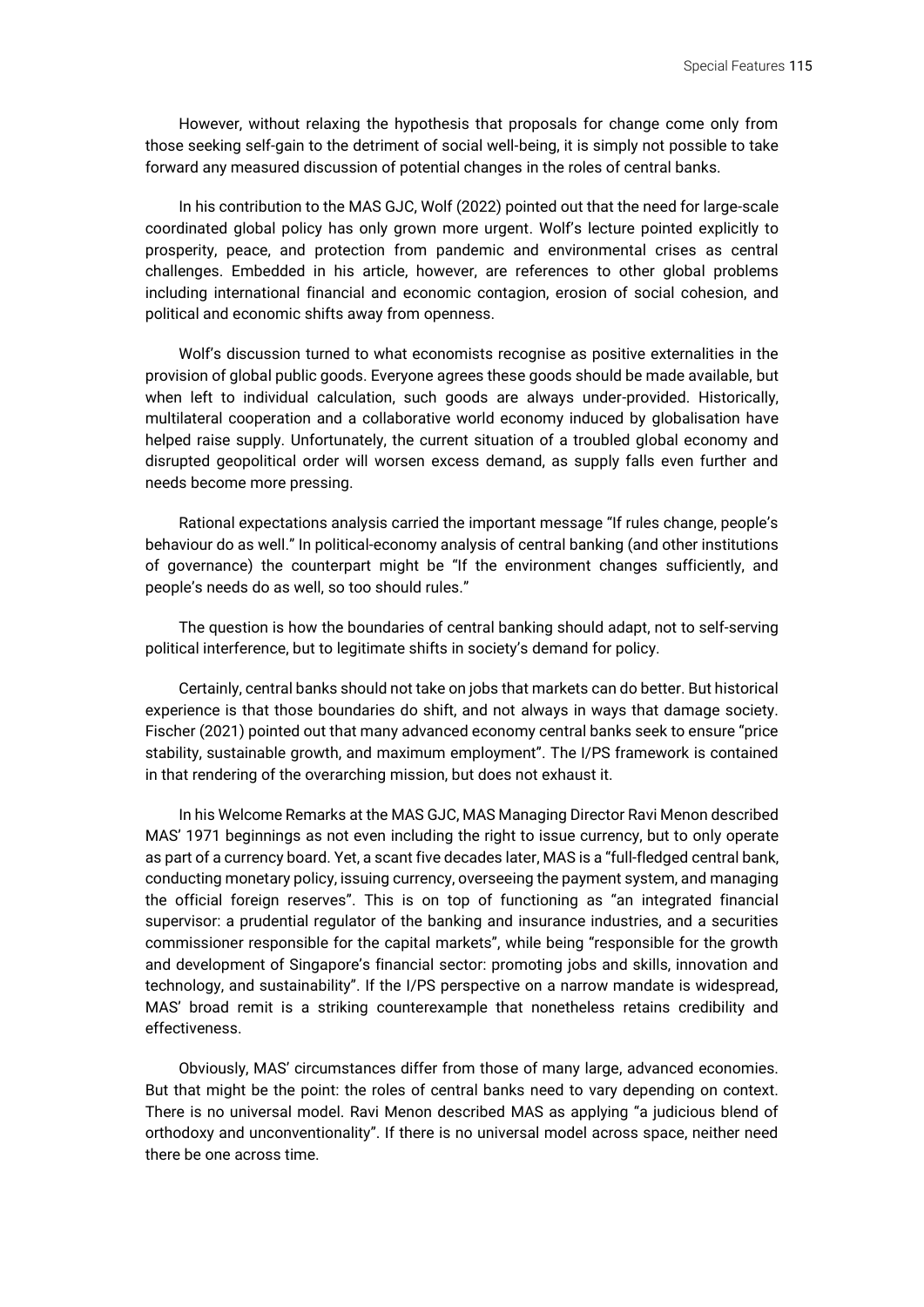Session IV of the MAS GJC provided an ASEAN central banks' perspective on the place of eclecticism for addressing macro-financial risks. Inflation targeting is a core pillar of policy but is augmented by a wider menu of policy instruments and targets.

The situations in smaller, open developing economies fill out more of the space on possible economic challenges and institutional responses. Such national experiences can help illustrate the trade-offs even in more advanced, industrialised nations, especially if they have begun to see greater challenges from non-traditional fronts. Also, ASEAN central banks may face problems that are correspondingly large relative to their economies' capabilities, so they need to finetune how policymaking is undertaken. Capital flows are large and abrupt; financial markets shallow; risk premia high and variable. These have driven ASEAN central banks to be pragmatic and flexible in their approaches. As elsewhere, inflation targeting is the core of their monetary policy framework, but in seeking financial and external balance stability, ASEAN central banks augment that inflation-targeting core with macroprudential policy, foreign exchange intervention, and capital flows management.

Is the ASEAN approach of pragmatism and broader mandate unusual in the world? How successful does it continue to be? Zhou Xiaochuan, former governor of the People's Bank of China, reflected on the situation of such central banks in his IMF Michel Camdessus Central Banking Lecture (Zhou, 2016). Zhou noted that in China, as in many other economies around the world, much remained incomplete in its monetary and financial dimensions. A large credible institution like the PBOC could therefore be an important authoritative agent to aid that development. The PBOC, like other proficient central banks, could help build human capital and provide an example for how to improve policy management and governance, beyond just maintaining price stability. So, Zhou concluded, while "the single objective of maintaining price stability is an enviable arrangement ... it is not yet realistic for China".

What the PBOC has done is that it has weighed the costs and benefits of different approaches to central bank conduct—among them I/PS inflation-targeting—and settled on what it considers a multi-objective policy framework that works for China. This obviously resonates with what ASEAN's central banks are doing for reasons of pragmatism.

There is a reason beyond just this, however, to unpack more carefully the policy frameworks of successful, effective central banks that sit outside the advanced, industrialised economies. These central banks' considerations of costs and benefits of alternative approaches might provide a useful model for central banks more generally—even those in the advanced economies—when new significant, global challenges come their way. To develop this point, I turn now to the recent experience of central banks in the US and Europe.

The Transatlantic economies have provided for the rest of the world valuable lessons on the success of independent central banking under the I/PS framework. But the Federal Reserve (henceforth Fed), the Bank of England, and the ECB too have in more recent years faced exigent circumstances that tested their commitment to the narrow mandate advocated under I/PS.

In both the 2008 Global Financial Crisis and the COVID-19 pandemic, fiscal policy took on most of the burden of countercyclical support in the Transatlantic economies. Nonetheless, these economic crises saw expanded use of monetary policy instruments beyond just interest-rate setting. The unconventional elements of monetary policy that were added include direct liquidity and credit programs, quantitative easing (QE) with significant expansion of central bank balance sheets, and forward guidance. In the public eye, QE was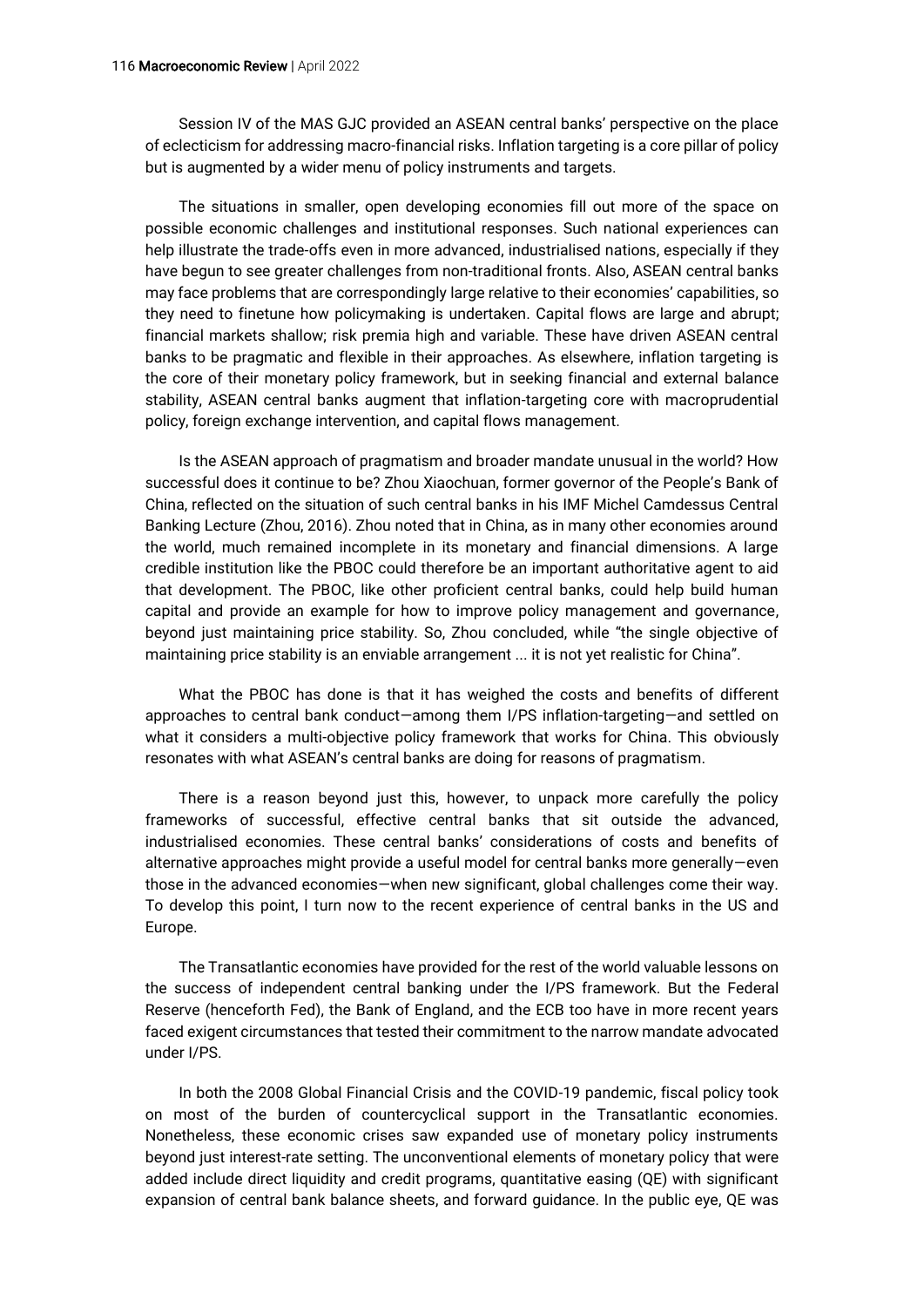the most obvious of these. Over the course of the 2008 GFC and the COVID-19 pandemic, QE resulted in the Fed's balance sheet growing to 33% of annual US GDP by the beginning of 2021; the Bank of England's, 43% of annual UK GDP; the ECB's, 60% of annual Eurozone GDP. Fischer (2021) describes extensive use of such non-I/PS monetary policy, including direct lending to non-financial sectors of the economy.

Obviously, conditions were extreme. In both the 2008 Global Financial Crisis and the COVID-19 pandemic, real output plunged precipitously, unemployment rose sharply, and short-term interest rates quickly reached the zero lower bound if they were not already there. It was not at all inappropriate for the world's most powerful central banks to go beyond an I/PS model of operations, both in goals and instruments during these periods. Under exigent circumstances, deliberate and successful central banks are not averse to expanding their toolkit of instruments and considering urgent goals beyond price stability. In support of this view, Fischer (2021) argues that these "unprecedented actions of central banks to stabilize markets and offer generous support to their economies played a crucial role in halting the downward spiral of markets, lessening the pandemic-driven losses of businesses, and jumpstarting the economic recovery." If, as conjectured, the Global Financial Crisis and global pandemic are only a harbinger to more frequent crises to come, then there is all the more reason to clarify the circumstances under which different parts of the space of central bank policy will be activated, rather than maintain an orthodoxy that contemplates only a narrow I/PS mandate. At some point, the exceptions could end up more numerous than the cases of normal operations.

An argument often made is that circumstances of the 2008 Global Financial Crisis and the COVID-19 pandemic drew central bank response the way they did because inflation would, otherwise, have undershot, and so all this continues to be in keeping with the narrow goal of price stability. However, as Carney (2019) and others have argued, so too large economic challenges such as the global climate crisis and the erosion of social cohesion.

### 5 Conclusion

This Feature has considered the role of central banks over a period of history when the I/PS perspective developed and proved both its power and success. However, the view that I/PS must remain the orthodoxy, with an associated narrow mandate for central banks, might need recalibration as economic and financial challenges continue to evolve.

It is in line with historical norms that the role of central banks evolves. The macroeconomic and monetary environment in the decades running up to the early 2000s might well have suggested the notion that the I/PS structure could be a steady-state evolutionary-optimal plateau in the space of possible institutional organisations. However, global circumstances since then have called for exception after exception to I/PS practice narrowly defined. For many observers, in a great number of these exceptional cases, deviation from the narrow mandate was not wrong. However, continuing to maintain that central banks keep to only I/PS orthodoxy might undermine credibility when observers realise the rules can indeed be changed, but no explicit framework is provided for when they do.

As in the Debelle-Fischer distinction between goal independence and policy independence, suggesting that central banks might want to broaden their mandate is not to suggest that central banks should start deciding on goals for, say, social cohesion and climate change. Instead, as with price stability and inflation targeting, it should be a government with broad political legitimacy that sets those goals, while central banks, using